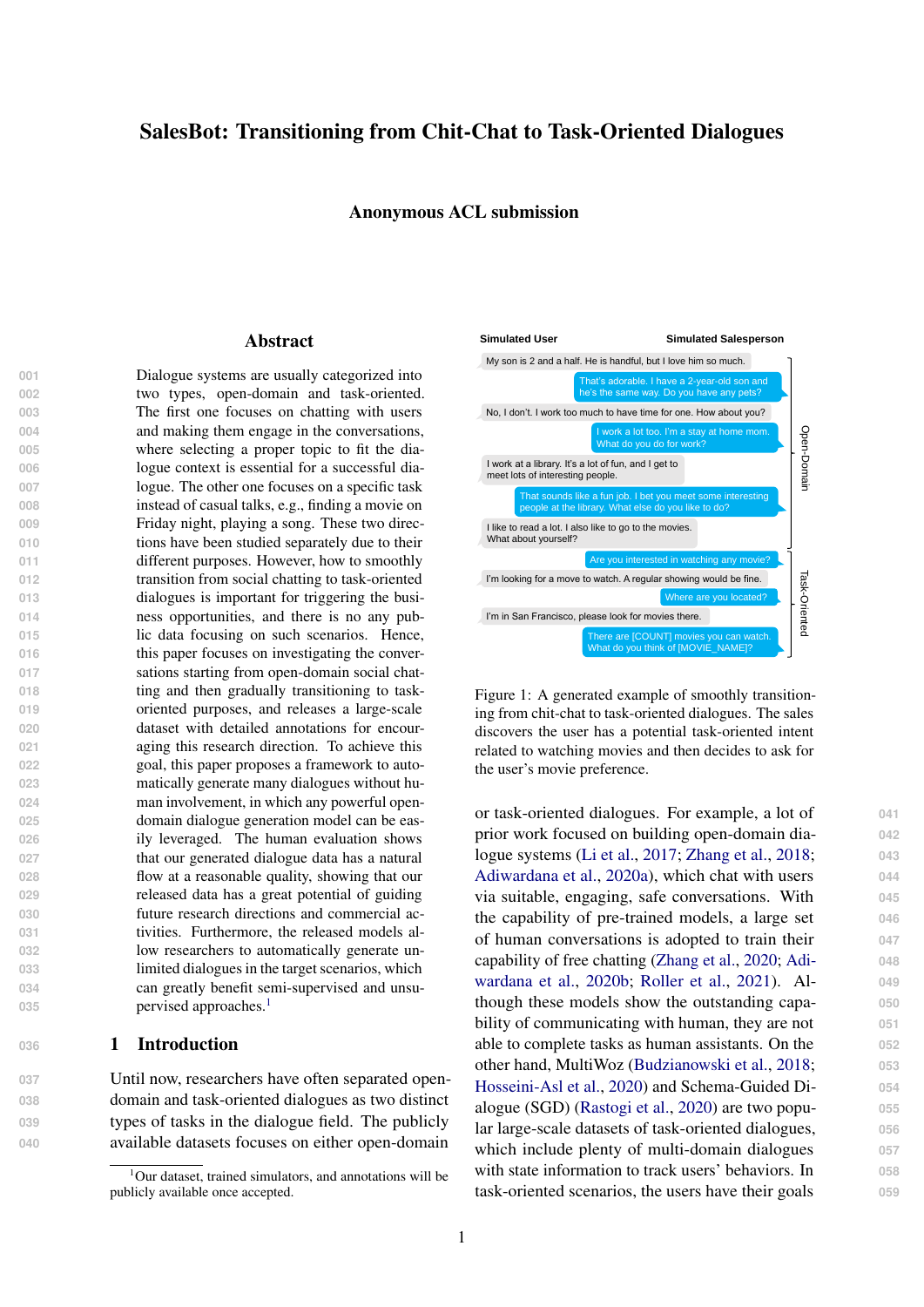before starting the conversations, so the way we evaluate the system's performance is whether the system can successfully complete the users' goals. However, both skills of social chatting and task- oriented dialogues are important and may be used in a single conversation.

 Considering that both skills are essential for a [h](#page-9-2)uman-like dialogue system, the recent work [\(Sun](#page-9-2) [et al.,](#page-9-2) [2021\)](#page-9-2) merged those two capabilities by in- serting chit-chat sentences into the existing task- oriented dialogue data. The idea is to allow the agent gains more social, personalized communica- tion skills when focusing on task-oriented dialogue generation. Even the released data contains both social and task-oriented dialogues, each dialogue still focuses on a task-oriented scenario where the user has the goal before starting the conversation. In our target scenarios as illustrated in Figure [1,](#page-0-1) the conversation starts without any specific goal in the user's mind, and the agent explores the poten- tial task-oriented intents and smoothly transitions to a task-oriented conversation. The focus of this paper is more similar to a salesperson's capability, where he/she needs to chat with the user and dis- covers the implicit task-oriented intents that fit the business purposes and navigates the user to com- plete a task, such as purchasing a product, reserv- ing a restaurant, or booking a hotel room. Hence, a new pipeline for constructing such data is pro- posed. Each dialogue in the released dataset starts with discovering a potential task-oriented intent of a user in the social conversation and ends in com- pleting a specific task. Even though high-quality chit-chats and task-oriented dialogues can be sepa- [r](#page-8-5)ately generated shown in prior work [\(Hosseini-Asl](#page-8-5) [et al.,](#page-8-5) [2020;](#page-8-5) [Adiwardana et al.,](#page-8-2) [2020b;](#page-8-2) [Roller et al.,](#page-8-3) [2021\)](#page-8-3), how to generate our desired dialogues has not been fully studied and remained unresolved.

 [Yu et al.](#page-9-3) [\(2017\)](#page-9-3) built a dialogue framework for users not having a clear intention, where mixing social responses into the conversation guides the flow to a specific movie they want to promote. Our paper has a similar idea about exploring the po- tential topics in the social conversations and then promoting the targeted tasks. Although the prior work proposed the proper framework for the tar- get scenarios, it required manual rules for dialogue strategies, making it difficult to scale. Also, it only covers a single domain (movie) and there is no any publicly available data for following research

work. This paper covers more common topics by 110 taking advantage of the existing natural language **111** generation models trained on substantial dialogue **112** datasets, and releases the first large-scale dialogue **113** dataset with conversations naturally transitioning **114** from chit-chats to task-oriented forms. Our contri- **115** butions can be summarized as 4-fold: **116**

- We present a framework with a simulated **117** user and a simulated salesperson to automat- **118** ically generate dialogues that smoothly tran- **119** sitions from social chit-chats to task-oriented **120** dialogues, where the components inside the **121** framework can be easily replaced by any de- **122** sired models for better flexibility. **123**
- Human evaluation on the generated dialogues **124** demonstrates that the proposed method pro- **125** duces dialogues with reasonable quality and **126** natural conversation flows. **127**
- We release the *first* large-scale dataset of di- **128** alogues transitioning from chit-chat to task- **129** oriented scenarios, which contains the auto- **130** matically generated dialogues and the detailed **131** human annotations for enabling the future re- **132** search work. **133**
- The released framework with both user and **134** sales simulators allows researchers to generate **135** unlimited dialogues for semi-supervised and **136** unsupervised usage. **137**

## 2 Proposed Approach **<sup>138</sup>**

Figure [2](#page-2-0) illustrates our proposed framework for **139** constructing the dataset. It can be divided into three **140** main parts: (1) open-domain dialogue generation, **141** (2) chit-chat to task-oriented transition, and (3) task- **142** oriented dialogue (TOD) generation. **143**

## 2.1 Open-Domain Dialogue Generation **144**

As shown in Figure [1,](#page-0-1) the conversations start with **145** social chatting between users and salespersons. **146** To generate high-quality open-domain dialogues, **147** the pre-trained dialogue generation models can be **148** adopted. Here we choose BlenderBot [\(Roller et al.,](#page-8-3) **149** [2021\)](#page-8-3) as our pre-trained generation model due to **150** its outstanding capability trained on the largest- **151** ever open-domain data. It shows the ability to be **152** engaging, knowledgeable, and empathetic at a cer- **153** tain level by multi-tasking on the Blended Skill **154** Talk (BST) dataset [\(Smith et al.,](#page-8-7) [2020\)](#page-8-7) with several **155** different datasets blending. **156**

Because users may explore any topics they want **157**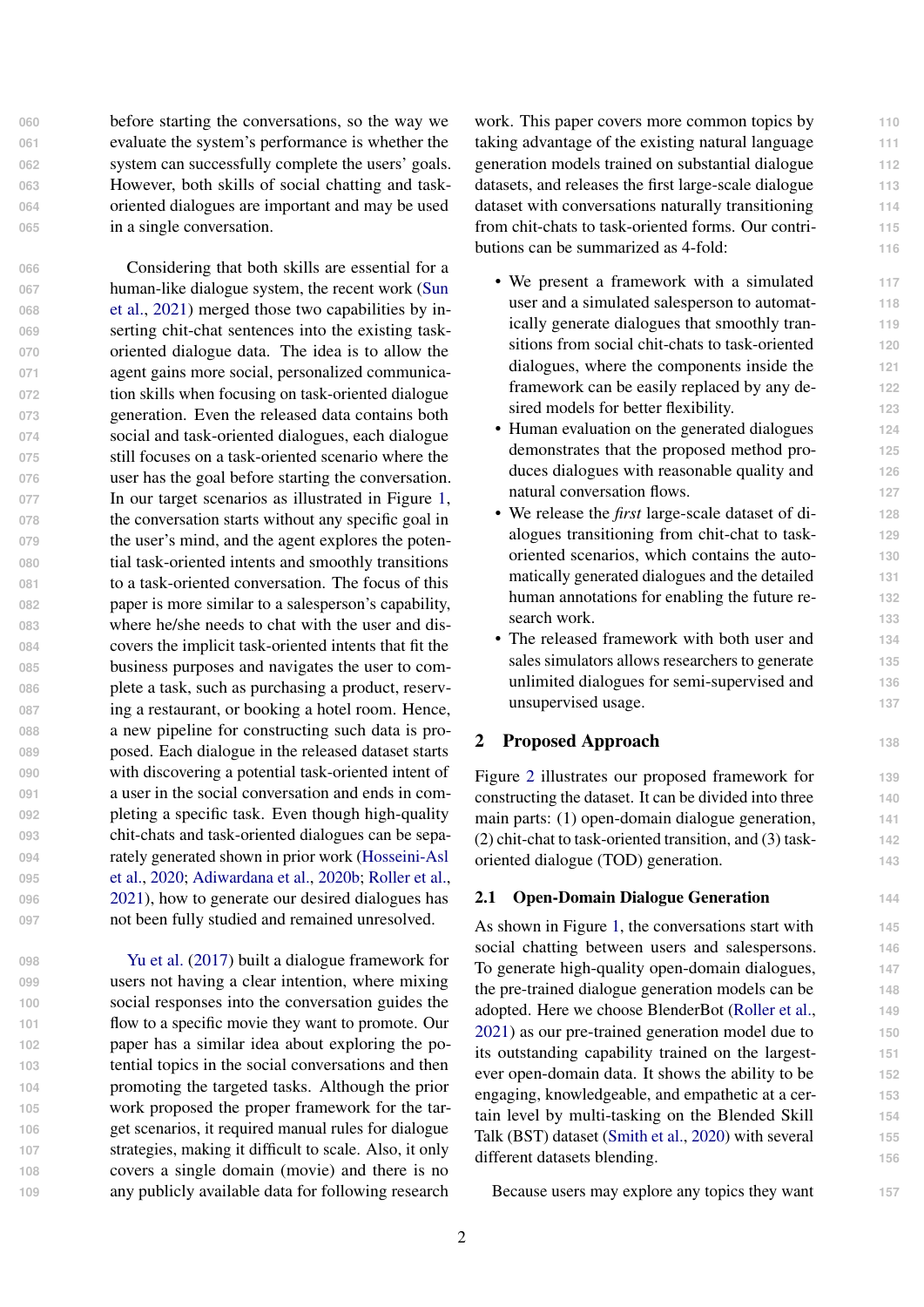<span id="page-2-0"></span>

Figure 2: Illustration of the proposed framework that generates data transitioning from open-domain chit-chats to task-oriented dialogues.

 to discuss in a real-world setting, we manipulate the user and the sales to have different personas in order to cover wide-range topics in our gener- ated dialogues. This can be easily implemented by [2](#page-2-1) the package ParlAI<sup>2</sup> [\(Miller et al.,](#page-8-8) [2017\)](#page-8-8), which al- lows us to build two BlenderBots to self-chat with each other in order to construct various dialogues involving different personas in the BST.

## **166** 2.2 Chit-Chat to Task-Oriented Transition

 From a salesperson's perspective, *how to capture the suitable timing* and *how to promote the target products/tasks* are two main challenges. This pa- per proposes two components to address the above issues; specifically, a task-oriented intent detector and a transition turn generator focus on capturing the suitable timing and deciding how to smoothly transition to the target task respectively.

#### **175** 2.2.1 Task-Oriented Intent Detection

 To find out the good timing during social chatting, we focus on detecting whether the user currently has an implicit intent related to the target tasks. In our case, an intent indicates what a user desires to do or what he/she is very likely to do if someone en- courages him/her to do so. If our intent detector is able to capture any task-oriented intent in the social content with diverse topics, it tells us the suitable timing for guiding the dialogue to a specific topic and then transition to a corresponding task-oriented conversation. Table [1](#page-2-2) shows the intents we focus on in this paper, and other desired intents can be easily extended by our approach.

 Although detecting intents in task-oriented dia- logues has been studied for long time, the intent detection models trained on task-oriented datasets cannot be directly utilized. The reason is that the in-

<span id="page-2-2"></span>

| <b>Intent</b>          | <b>Description</b>            |
|------------------------|-------------------------------|
| FindMovies             | find movies to watch          |
| GetTimesForMovie       | obtain the available time for |
|                        | watching a movie              |
| <b>FindAttractions</b> | find attractions to visit     |
| LookupMusic            | find music to listen to       |
| PlaySong               | play songs                    |
| LookupSong             | find songs to listen to       |
|                        |                               |

Table 1: Descriptions of intents.

tents in our scenarios are different from the intents **193** in classical task-oriented data, where former ones **194** are more *implicit* and the latter ones are more *ex-* **195** *plicit*. For example, a user utterance with the intent **196** FindAttraction in our case may be "*I never visit* **197** *France, but I heard that it is a good place.*" instead **198** of "*Find me the landmarks in Paris.*" in classical **199** task-oriented dialogue datasets. Therefore, this pa- **200** per proposes to leverage the powerful capability **201** of question answering (QA) systems to identify **202** the potential task-oriented intents in a zero-shot **203** fashion [\(Namazifar et al.,](#page-8-9) [2020\)](#page-8-9). Specifically, we **204** use the pre-trained QA model and ask whether the **205** user has a certain intent given the current dialogue. **206** The questions need to be designed for describing **207** the target task-oriented intents, and we use the fol- **208** lowing ways to create the questions focusing on **209** task-oriented intents. **210**

- 1. Questions based on descriptions: we create **211** questions associated with all intents based on **212** their natural language descriptions, e.g. "*Is* **213** *the intent asking about playing songs?*" for **214** the intent PlaySong. **215**
- 2. Paraphrased questions: to enhance the de- **216** tection recall for open-domain dialogues, for **217** each intent, we paraphrase the description- **218** based questions via a high-quality paraphras- **219** ing T5 model pre-trained on Quora Ques- **220** tion Pairs data for its paraphrasing capability **221** [\(Wang et al.,](#page-9-4) [2017\)](#page-9-4). **222**

<span id="page-2-1"></span><sup>2</sup><https://parl.ai>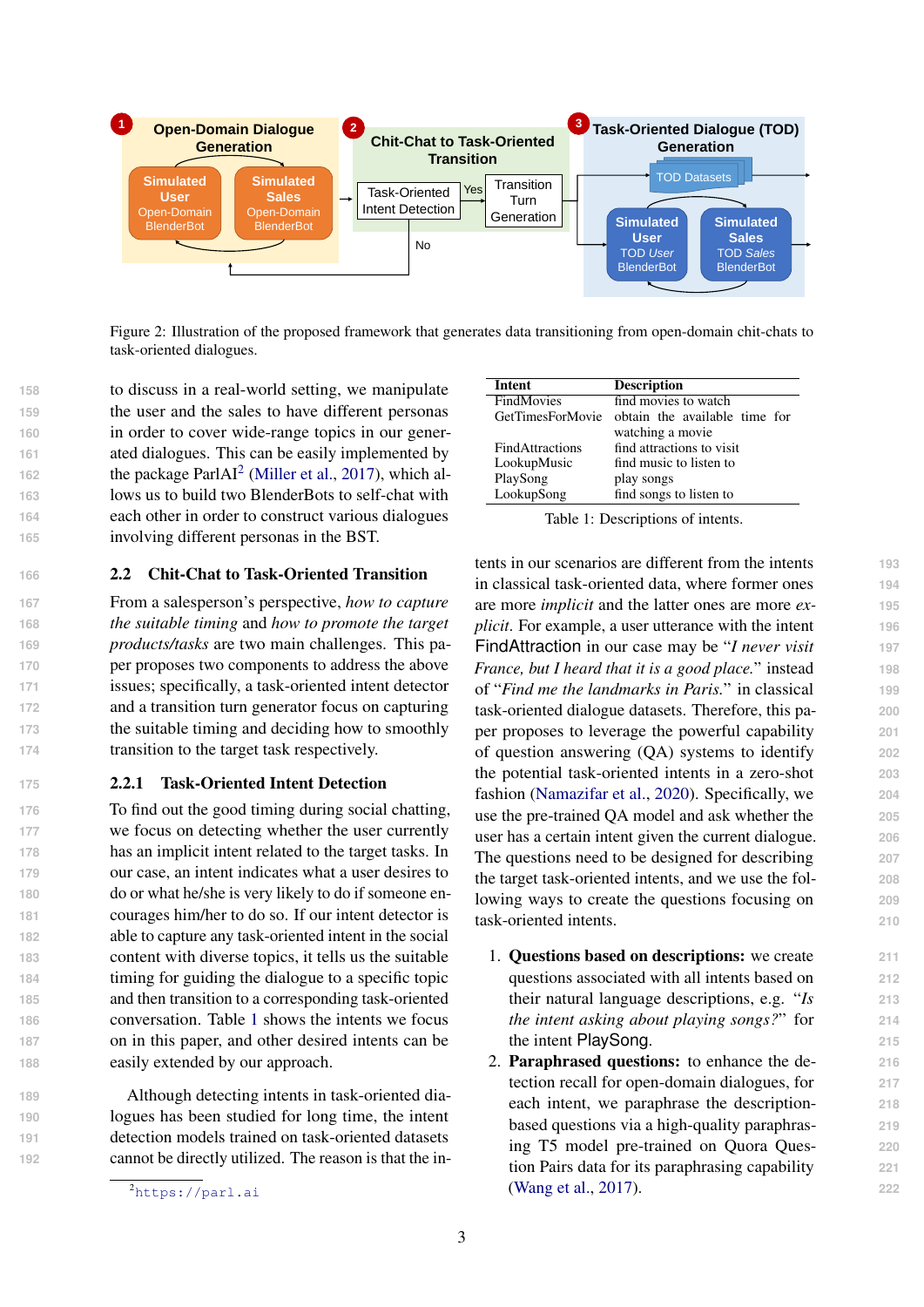<span id="page-3-0"></span>

Figure 3: Zero-shot task-oriented intent detection.

 The proposed intent detector is illustrated in Figure [3,](#page-3-0) where the inputs are the open-domain conversation along with intent-related questions, and the outputs are Yes/No answers to these ques- tions. Note that any type of QA models can be adopted in our framework. Here we start with a QA model pre-trained on large open-domain QA data, e.g., SQuAD [\(Rajpurkar et al.,](#page-8-10) [2018\)](#page-8-10) or Common- senseQA [\(Talmor et al.,](#page-9-5) [2019\)](#page-9-5), which is supposed to be equipped with certain common knowledge and the reasoning ability useful for our intent de- tector. Furthermore, the general QA model may not be capable of correctly answering intent-related questions since the contexts and questions differ a lot from ones in the general QA data. To reduce the mismatch, we fine-tune the QA model on a publicly available task-oriented dataset (e.g., SGD). Specifically, the annotated intents in task-oriented dialogues are utilized to create the associated QA data, where there is a ground truth answer (Yes/No) to each intent-related question at all dialogue turns. Then the built training data (TOD-QA shown in Figure [3\)](#page-3-0) allows the general QA model to better identify task-oriented intents. Although fine-tuned on the task-oriented dataset, we find that the model benefits from pre-training and thus it can be well applied to open-domain dialogues.

## **250** 2.2.2 Transition Turn Generation

 This section describes how we generate the tran- sition turn that bridges open-domain and task- oriented dialogues. Our transition turn generation procedure is composed of two parts: 1) using a tem- plate transition sentence to trigger the correspond- ing task-oriented user reaction and 2) re-generating the transition turn for better fluency and diversity.

 Template-based For each task-oriented intent, we adapt its intent description in the ontology to create a corresponding template question (e.g., *Do you want to [Intent Description]?*) as the transition sentence shown in the upper block of Figure [4.](#page-3-1) Al-though using template-based transition is simple

<span id="page-3-1"></span>

|        | <b>Template-based generation</b>               |  |  |
|--------|------------------------------------------------|--|--|
| User:  | I like to read a lot. I also like to go to the |  |  |
|        | movies. What about yourself? - FindMovies      |  |  |
| Sales: | Do you want to find movies by genre and op-    |  |  |
|        | tionally director?                             |  |  |
| User:  | I'm looking for a movie to watch. A regular    |  |  |
|        | showing would be fine.                         |  |  |
|        |                                                |  |  |
|        | <b>Generative-based Re-generation</b>          |  |  |
| User:  | I like to read a lot. I also like to go to the |  |  |
|        | movies. What about yourself?                   |  |  |
| Sales: | Are you interested in watching any movie?      |  |  |
| User:  | I'm looking for a movie to watch. A regular    |  |  |

Figure 4: The upper block is a template-based transition example. When detecting the task-oriented intent FindMovies, its intent descriptions trigger a template transition sentence (in *italics*), and then these two user turns are used to re-generate a transition as shown in the lower block to substitute the template transition.

and effective, it however makes the salesperson too **264** aggressive and invariant to be professional. **265**

Generative-based To improve the fluency of transition and increase the diversity of word usage, we propose a generative-based approach to re-generate more smooth and nature transitions. With a similar idea as [\(Ennen et al.,](#page-8-11) [2021;](#page-8-11) [Seveg](#page-8-12)[nani et al.,](#page-8-12) [2021\)](#page-8-12), our goal is to predict a transition utterance that can naturally bridge the past and the future utterances as below.

$$
p(a_t | u_t, u_{t+1}) = \prod_{k=0} p(a_{t,k} | u_t, u_{t+1}, a_{t,1:k-1}),
$$

where  $a_t$  is the current utterance,  $u_t$  is the past 266 utterance,  $u_{t+1}$  is the future utterance, and k the **267**  $k$ -th token in  $a_t$ . . **268** 

Specifically, we feed the last user's open-domain **269** utterance and the first user's task-oriented utterance **270** in our generated data as inputs, and learn to predict **271** the template transition turn. To learn the capability **272** of connecting different topics smoothly, the newly **273** published data OTTers [\(Sevegnani et al.,](#page-8-12) [2021\)](#page-8-12) **274** is leveraged for training our generative model. **275** This data focuses on bridging two different topics **276** via the transition in an entity path of a common- **277** sense knowledge graph. The assumption of using **278** this dataset is that open-domain utterances can be **279** viewed as the previous topic and task-oriented utter- **280** ances as the new one, so learning the transition turn **281** is the same as learning how to smoothly transition **282** from open-domain to task-oriented dialogues. **283**

#### <span id="page-3-2"></span>2.3 Task-Oriented Dialogue Generation **284**

After detecting the potential task-oriented intent **285** and generating the transition turn, it is natural to **286**

4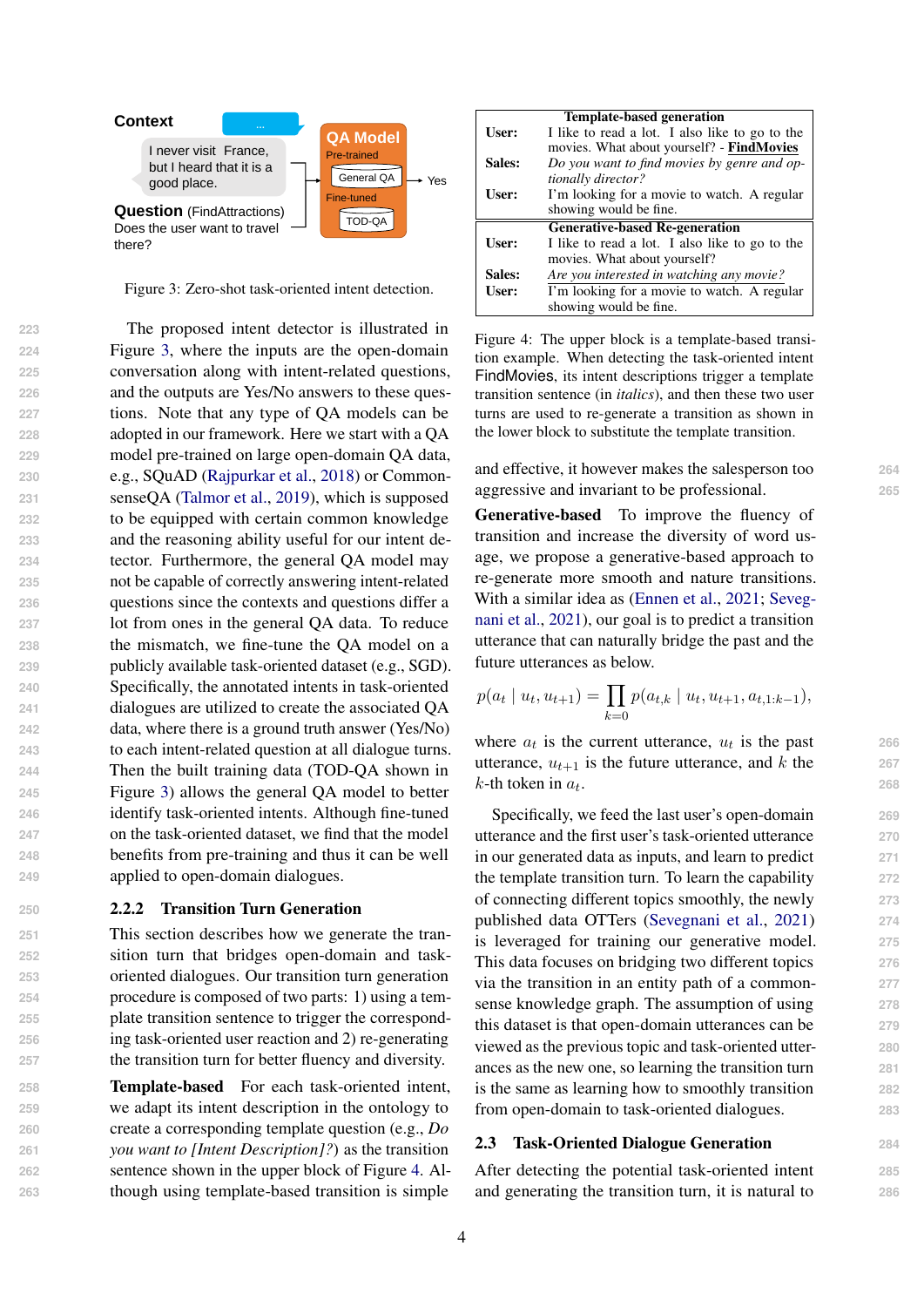continue the dialogue in a task-oriented scenario illustrated in the right part of Figure [2.](#page-2-0) Here we propose two ways of generating task-oriented dia-logues following the transition turn.

 Merge SGD It is naive to simply merge an ap- propriate task-oriented dialogue taken from TOD data with a chit-chat dialogue to create such dia- logue. In more details, all task-oriented dialogues in the SGD dataset are grouped by intents, and one TOD dialogue is sampled based on the de- tected task-oriented intent to append to the tran- sition turn and form a new dialogue containing both chit-chat and TOD. Note that the delexical- ized version of SGD [\(Sun et al.,](#page-9-2) [2021\)](#page-9-2) is used to avoid severe inconsistency between open-domain and task-oriented parts.

 Task-Oriented Simulation Different from open- domain social chatting, the roles in task-oriented di- alogues are important. Therefore, two task-oriented simulators are trained, one for users and another for salespersons. Considering that training on task-oriented dialogues from scratch may limit the diversity of the generated dialogues, to generate the context-aware, fluent, and consistent conversa- tions, we use the same type of open-domain dia- logue generation models, BlenderBot [\(Roller et al.,](#page-8-3) [2021\)](#page-8-3), and additionally train on either user turns or agent turns in task-oriented dialogues for TOD User BlenderBot and TOD Sales BlenderBot. By allowing two simulators to talk with each other, they can generate endless conversations until one of the termination conditions is satisfied. There are three commonly used termination strategies we use when building our dataset: (1) Any pre-defined keyword appears in the utterance, e.g., *bye*. (2) The sales simulator generates a special token represent- ing the ending of a dialogue. (3) When the dialogue starts to repeat itself, i.e., repeatedly producing the same utterances, because it usually means no more useful information.

 The proposed framework enables us to con- struct a large-scale dataset with dialogues transi- tioning from open-domain to task-oriented scenar- ios, which align well with the salesperson's busi-ness potential.

## **<sup>332</sup>** 3 Data Quality Evaluation

**333** We use a widely-used crowdsourcing platform,  $334$  $334$  Amazon Mechanical Turk  $(AMT)^3$ , to collect hu-

<span id="page-4-2"></span>

| Cigarettes are pretty bad for you, but they're so    |
|------------------------------------------------------|
| tasty! Do you like to smoke in your free time?       |
| Yes, I enjoy smoking in my free time. I also         |
| enjoy lifting weights and squatting.                 |
| That's great! I like to lift weights as well. It's a |
| great way to stay in shape.                          |
| I love to play video games. I play a lot of League   |
| of Legends. What about you?                          |
| Yes, it is. I enjoy it a lot. What else do you enjoy |
| doing in your spare time?                            |
| I enjoy playing video games as well! I also like     |
| to go to the movies.                                 |
| I usually watch a movie. I found [count] movies.     |
| What about [title], [title], or [title]? - [Transi-  |
| tion]                                                |
| I wanna find some Romance movies online.             |
| What do you think about [title], [title] or [title]? |
| Is there anything else? Violent movies would be      |
| nice. I like the director Jia Zhangke.               |
| There's [count] movie that might suit your inter-    |
| ests. What about [title]?                            |
| Ash Is Purest White sounds great. I wanna watch      |
| that movie now. I wanna watch it with subtitles.     |
|                                                      |

Table 2: A partial dialogue sample presented to AMT workers, where the transition turn in *italics* only highlighted in Task 2.

man feedback for our generated dialogues. **335**

#### 3.1 Model Settings **336**

Intent Detector Our QA model is DistillBert **337** [\(Sanh et al.,](#page-8-13) [2020\)](#page-8-13) pre-trained on the general QA **338** data, SQuAD 2.0 [\(Rajpurkar et al.,](#page-8-10) [2018\)](#page-8-10), and then **339** fine-tuned on TOD data, SGD. The value of learn- **340** ing rate and batch size are 3e-5 and 64 respectively **341** with AdamW optimizer [\(Loshchilov and Hutter,](#page-8-14) 342 [2019\)](#page-8-14) for 20 epochs. **343**

Transition The T5 (T5-small) model is trained **344** to generate transitions with a learning rate of 5e- **345** 5 with Adafactor optimizer [\(Shazeer and Stern,](#page-8-15) **346** [2018\)](#page-8-15) and batch size of 16. We train our models **347** for 5 epochs and select the model with lowest loss **348** in the dev set. During decoding, we mix top-K **349** sampling of 80 and top-p (nucleus) sampling of **350** 0.95 [\(Holtzman et al.,](#page-8-16) [2020\)](#page-8-16). **351**

Dialogue Generation To generate task-oriented **352** utterances, we train our two simulators on the **353** model BlenderBot-[4](#page-4-1)00M<sup>4</sup> with the same training 354 setting with generative transition. During genera- **355** tion, we use top-K sampling [\(Fan et al.,](#page-8-17) [2018\)](#page-8-17) of **356** 120 for more diversity in our dialogues. **357**

## 3.2 Crowdsourcing Tasks **358**

We randomly pick about 4,000 dialogues for two **359** human evaluation tasks submit to AMT. The first **360** task is designed for collecting feedback about the **361**

<span id="page-4-0"></span><sup>3</sup><https://www.mturk.com/>

<span id="page-4-1"></span><sup>4</sup><https://parl.ai/projects/blenderbot2/>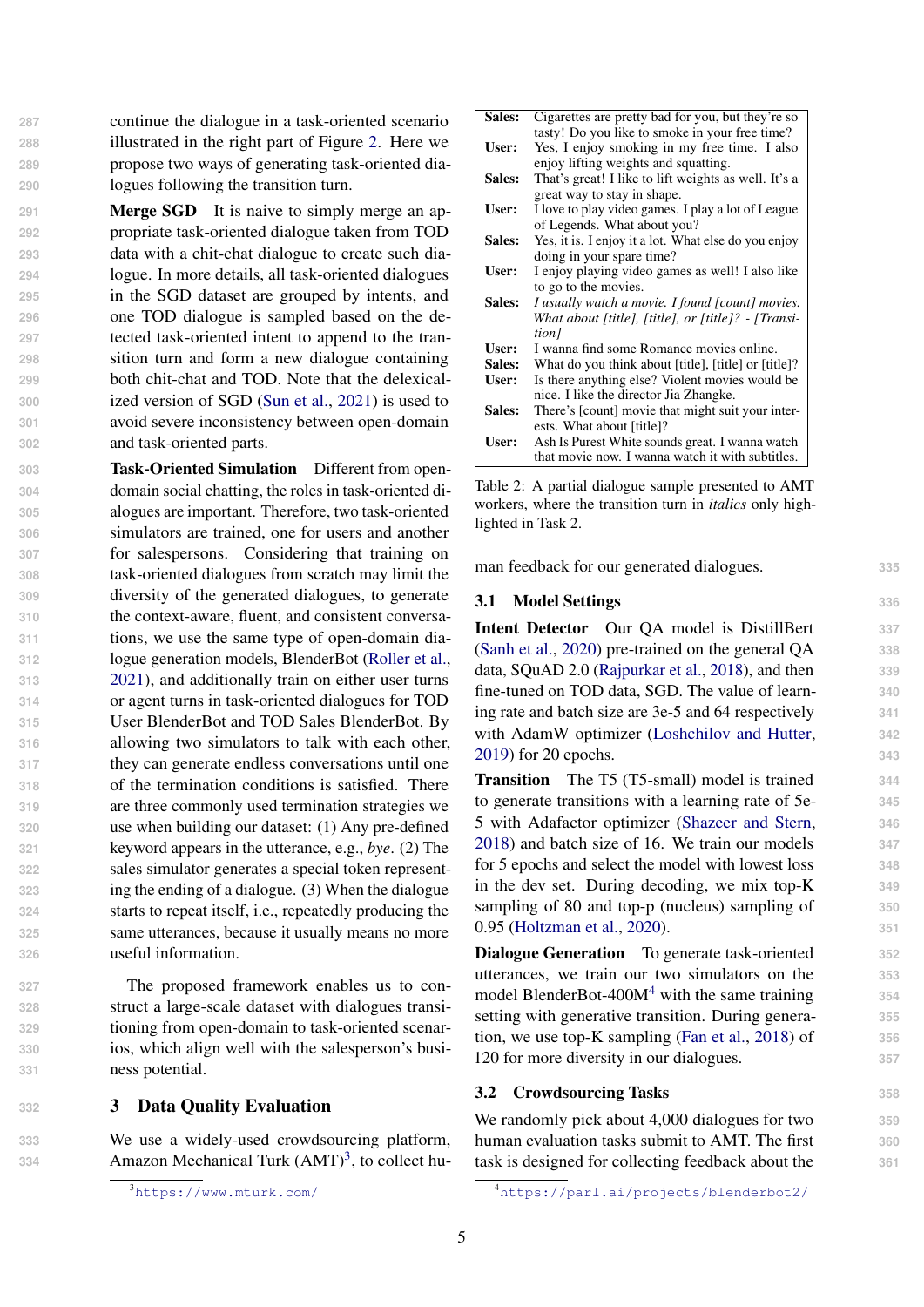*entire* dialogue, while the second one focuses on the *transition* part due to the main goal of this paper. Table [2](#page-4-2) shows the dialogue example pre- sented to crowdworkers for evaluation. Because our target dialogues can be viewed as salespersons' capability, we describe the context to the recruited crowdworkers that the given dialogues are between a beginner salesperson and his/her customer and ask workers to provide feedback from different as- pects in terms of the sales' strategies. Note that the annotators are not aware that the dialogues are machine-generated, so the collected feedback is for human sales communication skills. Each task is briefly described below, and the full annotation guideline can be found in the Appendix [A.](#page-9-6)

 Task 1: Salesperson-Customer Conversation The workers were presented with one entire di- alogue and asked to rate (from 1 to 5) the entire conversation from three aspects: Relevance (Q1— How relevant is the recommended product or ser- vice to the conversation context?), Aggressiveness (Q2—How aggressive is the salesperson's com- munication strategy?), and Overall (Q3—Do you think the sales conversation is overall a good exam-ple of making a sales recommendations?).

 Task 2: Chit-Chat to Task-Oriented Transition In addition to the entire dialogue, we also explic- itly highlight the transition turn in the dialogue when presenting to crowdworkers. Similarly to the first task but only focusing on the transition part, we asked workers to rate from 1 to 5 from the following aspects: Right Time (Q1—Is it a good timing to make the transition?), Relevance (Q2—Is the transition relevant to the conversation context?), Aggressiveness (Q3—Is the transition aggressive?), and Overall (Q4—Do you think it is overall a good transition?). In each question, the detailed descriptions of all ratings are given to crowdworkers to ensure they have consistent under- standing for all ratings. In addition, to enrich the transition turns and ensure their quality, we gen- erate 4 additional transitions and ask workers to choose the best one. All transitions and ratings are included in our released data.

## **<sup>406</sup>** 4 Results and Analysis

 Table [3](#page-5-0) presents the statistics of the randomly sam- pled dialogues submitted to AMT. For brevity, we use *T* to denote *Task* in the following. Each dia- logue is evaluated by three crowdworkers so that we can check the annotation variance for reliable

<span id="page-5-0"></span>

| Intent                 | #Dialogues | Avg Length |
|------------------------|------------|------------|
| FindMovies             | 1,792      | 18         |
| GetTimesForMovie       | 30         | 19         |
| <b>FindAttractions</b> | 1,296      | 16         |
| LookupMusic            | 490        | 16         |
| PlaySong               | 300        | 15         |
| LookupSong             |            | 18         |
| Merge SGD              | 2,014      | 21         |
| <b>TOD Simulation</b>  | 1,902      | 13         |
| Total                  | 3.916      | 17         |

Table 3: Statistics of the sampled dialogues.

results. The evaluation results of all dialogues are **412** visualized in the top charts of Figure [5,](#page-6-0) and the bot- **413** tom charts show the results for existing TOD data **414** (Merge) and simulator-generated TOD (Simulator). **415**

It can be observed that our framework is able **416** to produce *context-relevant* task-oriented conversa- **417** tions to match the topic of open-domain dialogues **418** (Q1 in T1; Q2 in T2). This indicates that we can **419** ensure the dialogue flow from open-domain to task- **420** oriented dialogues is natural. The median relevance **421** scores are slightly higher than the *Neutral* line, sug- **422** gesting that our sales simulator can perform his **423** sales strategy without annoying customers. The ob-  $424$ servation further demonstrates the feasibility and **425** effectiveness of our proposed method. In terms **426** of the salesperson's aggressiveness, crowdworkers **427** think that the transition is neutral and somewhat **428** aggressive, showing that smoothly transitioning is **429** still an important research problem to explore. Fur- **430** thermore, the transition timing scores (Q1 in T2) **431** also demonstrate that our proposed task-oriented **432** intent detection can capture a suitable moment in **433** a zero-shot setting, so that the sales may not miss **434** any business opportunity of product promotion. **435**

We can observe that most of overall scores (Q3 436 in T1; Q4 in T2) are above *Neutral* (Score  $3^5$  $3^5$ , indi-  $437$ cating that the generated dialogues and transitions **438** are overall good for a salesperson's business per- **439** spective. The human judgement demonstrates that **440** our proposed approach is capable of simulating a **441** large-scale *reasonable* dialogues aligned with our **442** purpose, implying that both research community **443** and industries can greatly benefit from our released **444** data and the built simulators that can continuously **445** generate more data for training. Our framework **446** and the constructed dataset reduce the cost for large- **447** scale data requirement for better practice. **448**

To further investigate whether the proposed *TOD* **449**

<span id="page-5-1"></span><sup>&</sup>lt;sup>5</sup>The full description of each score is presented in Appendix [A.](#page-9-6)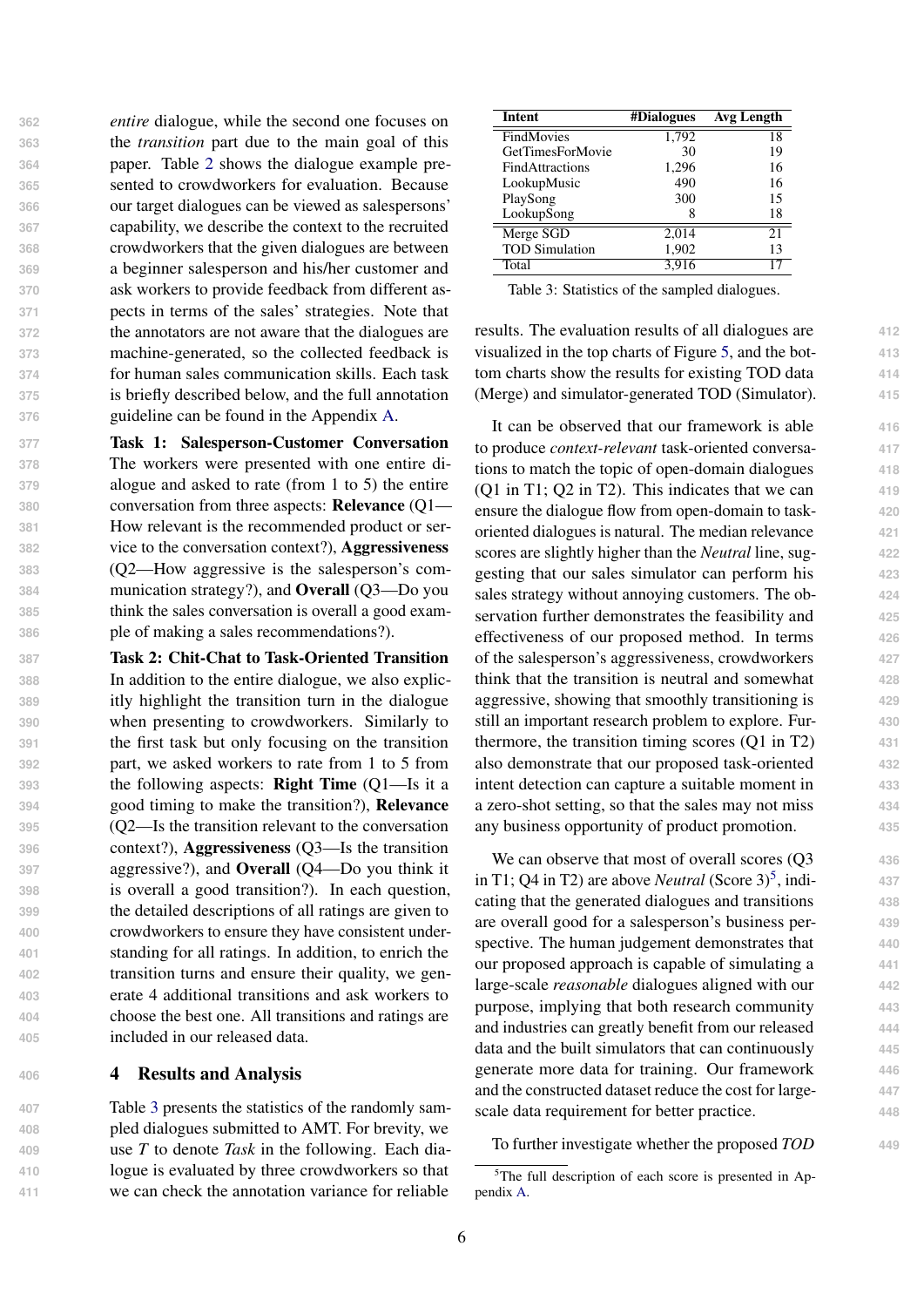<span id="page-6-0"></span>



Task 2: Transition Evaluation

Figure 5: Score distribution of task 1 (left) and 2 (right). The top charts are averaged scores over three workers for all dialogues. The bottom charts are the separated averaged scores where TOD is from *Merge SGD* and *Simulators*. ↑ indicates the higher score the better of this aspect and vice versa for ↓.

 *simulators* described in Section [2.3](#page-3-2) can generate reasonable dialogues compared to *Merge SGD*, we visualize their individual scores as shown at the bottom of Figure [5.](#page-6-0) There is no significant dif- ference between two groups, and we further in- vestigate their score distribution of each question shown in Figure [6.](#page-6-1) Both results tell that given the context of open-domain utterances, our TOD simu- lators are able to generate the suitable task-oriented dialogues with comparable quality to those from the publicly available benchmark TOD data–SGD. Consequently, our framework can be utilized to generate large-scale data cost-effectively and the generation quality is comparable with the current benchmark dialogue data.

 In addition to the proposed framework and the released dataset, our collected human judgement also has the potential of providing valuable contri- butions to dialogue community or industrial prod- ucts. For example, each question along with its corresponding scores from crowdworkers can be treated as a research problem which may interest re-

<span id="page-6-1"></span>

Figure 6: The score distribution between *Merge SGD* and *TOD Simulators* in terms of their overall dialogue quality (Q3 of T1).

searchers, e.g. how human judges a dialogue is too **472** aggressive. The release data along with the scores **473** has a great potential for future research directions. **474**

## 5 Related Work **<sup>475</sup>**

Our work is related to dataset construction for build- **476** ing persuasive dialogue systems that try to persuade **477**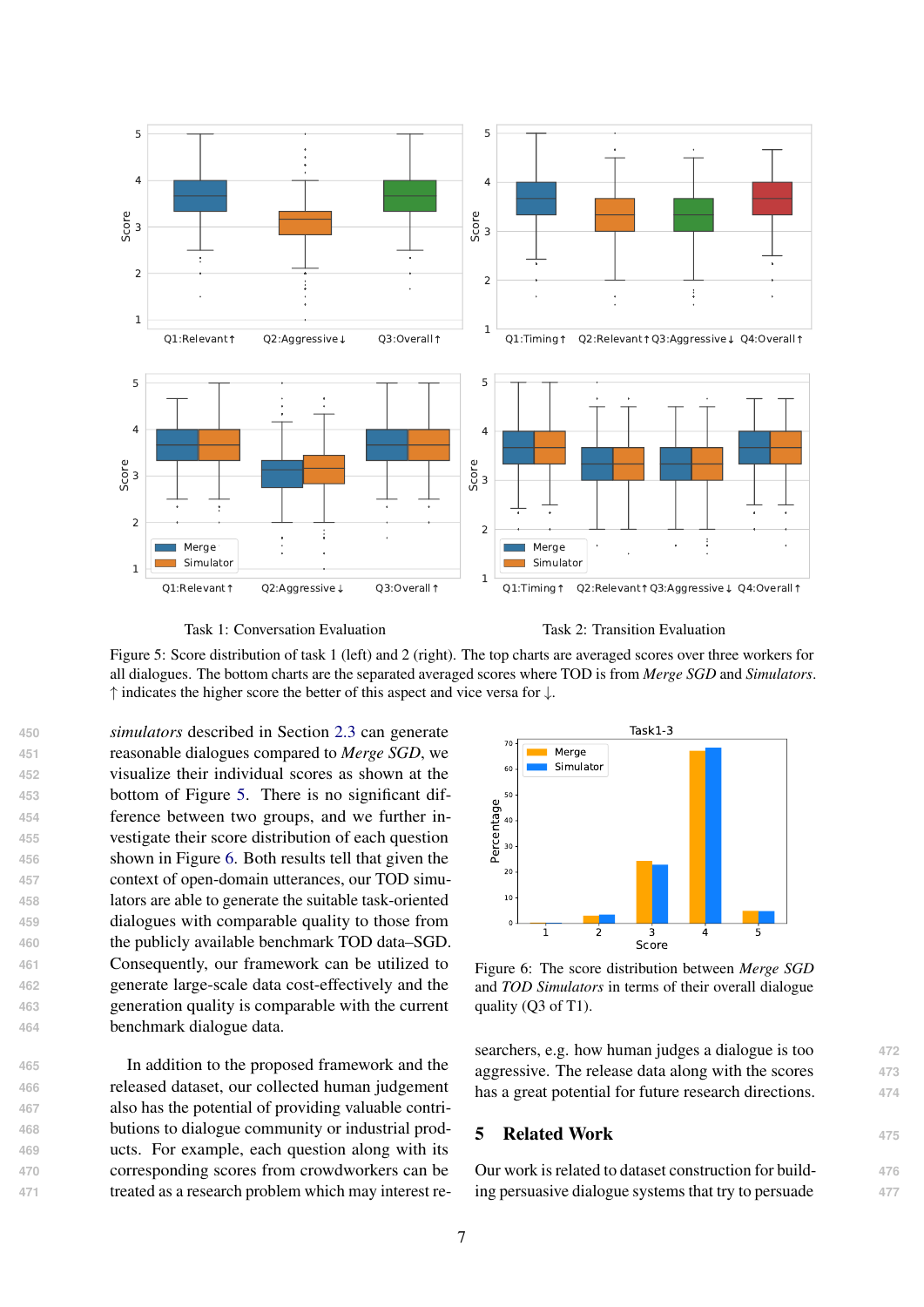[t](#page-8-18)he participant to take a specific action. [Hiraoka](#page-8-18) [et al.](#page-8-18) [\(2014\)](#page-8-18) annotated 34 dialogues, in which an ex- perienced salesperson tries to convince a customer to buy a camera. [Yoshino et al.](#page-9-7) [\(2018\)](#page-9-7) requested crowdsourcing workers to generate 200 persuasive dialogues. In each dialogue, one participant per- suaded another one to adopt his suggestion such as cleaning a room. [Wang et al.](#page-9-8) [\(2019\)](#page-9-8) collected 1017 dialogues, in which one of the participants was convinced to donate to a specific charity. We can see that the covered conversation scenarios in these datasets were strictly limited to specific tasks, while our scenarios are more general and can be easily extended to different cases. Also, our con- structed dataset is about three times larger than the prior work, indicating the usefulness of the recent pre-trained paradigm.

 The topic of conversational recommendation sys- tems is also related to our work. A number of at- tempts have been made to collect training data for conversational recommendation systems. These [s](#page-9-11)tudies [\(Wu et al.,](#page-9-9) [2019;](#page-9-9) [Zhou et al.,](#page-9-10) [2020;](#page-9-10) [Xu](#page-9-11) [et al.,](#page-9-11) [2020\)](#page-9-11) first extracted a path consisting of an entity or attribute nodes from a knowledge base. Then they asked annotators to write conversational recommendation dialogues. The flow of mentioned topics in a dialogue should follow the extracted path. Similarly, [Liu et al.](#page-8-19) [\(2020\)](#page-8-19) also built a dataset by asking human workers to create dialogues based on a topic path. It should be noted that, in these datasets, the goal of such systems is to only make *entity* recommendations instead of *tasks*, while our work goes beyond them in naturally transferring from chit-chat to task-oriented dialogues and com-pleting a task the user may want.

 Another related work is generating a transition [b](#page-9-12)etween two given open-domain utterances. [Tang](#page-9-12) [et al.](#page-9-12) [\(2019\)](#page-9-12) proposed to generate the transition conditional on a specific word, because they want the generated transition can drive the conversation topic to the specified word. [Sevegnani et al.](#page-8-12) [\(2021\)](#page-8-12) collected a new dataset of human-created one-turn topic transitions. Each dialogue contains 2 utter- ances with different topics and 1 transition in the middle of them.

 There are some recent studies trying to merge chit-chat and task-oriented dialogues, but the pur- [p](#page-9-2)oses of merged dialogues differ from ours. [Sun](#page-9-2) [et al.](#page-9-2) [\(2021\)](#page-9-2) enhanced the utterances in task-oriented dialogues by appending chit-chat sentences. They hope that the agent gains more social, **528** personalized, and engaging communication skills. **529** [Ennen et al.](#page-8-11) [\(2021\)](#page-8-11) proposed a dialogue system that **530** can transfer the style of generated response from **531** chit-chat to task-oriented styles. However, the sys- **532** tem is a prototype model, there is still a large gap **533** to properly bridge chitchat and task-oriented dia- **534** logues. The motivation of our work is closely sim- **535** ilar to that of the study by [Yu et al.](#page-9-3) [\(2017\)](#page-9-3). They **536** manually created several task-oriented response **537** generation strategies specifically designed for the **538** movie promotion scenario. In addition, the expert **539** knowledge was utilized to design reinforcement **540** learning rewards that help their dialogue system to **541** decide which action to take (i.e., continuing chit- **542** chat or selecting a task-oriented strategy to reply). **543**

However, we can observe that the prior work in **544** these studies heavily relied on human efforts (data **545** collection, expert-created strategies, etc.). There- **546** fore, it can be expensive and hard to extend their **547** data or method the practical cases due to the re- **548** quirement of larger-scale training data. Our pro- **549** posed framework benefits from the pre-trained **550** models and shows its outstanding conversational **551** capability. The flexibility of extending to diverse **552** cases is also validated, considering that all com- **553** ponents inside the framework can be easily substi- **554** tuted by the updated models, and the generated data **555** can be used by semi-supervised or unsupervised **556** methods for cold-start scenarios. **557** 

## 6 Conclusion **<sup>558</sup>**

This paper proposes a novel framework to gener- **559** ate dialogues that naturally transition from open- **560** domain to task-oriented scenarios at a large scale **561** without heavy human efforts. Our proposed chit- **562** chat to task-oriented transition approach can cap- **563** ture the suitable timing when the user shows the **564** implicit intents and generate the diverse and nat- **565** ural transition turn to trigger the task-oriented ut- **566** terances. Our human evaluation shows that the **567** automatically generated dialogues have a reason- **568** able quality with natural conversation flows from **569** a business point of view. The released dataset and **570** framework empowers research community to easily **571** obtain large-scale target dialogues and the human **572** annotated scores can be utilized for related work. **573** This paper has a great potential of guiding future **574** research directions and benefiting the community **575** of both research and industry. **576**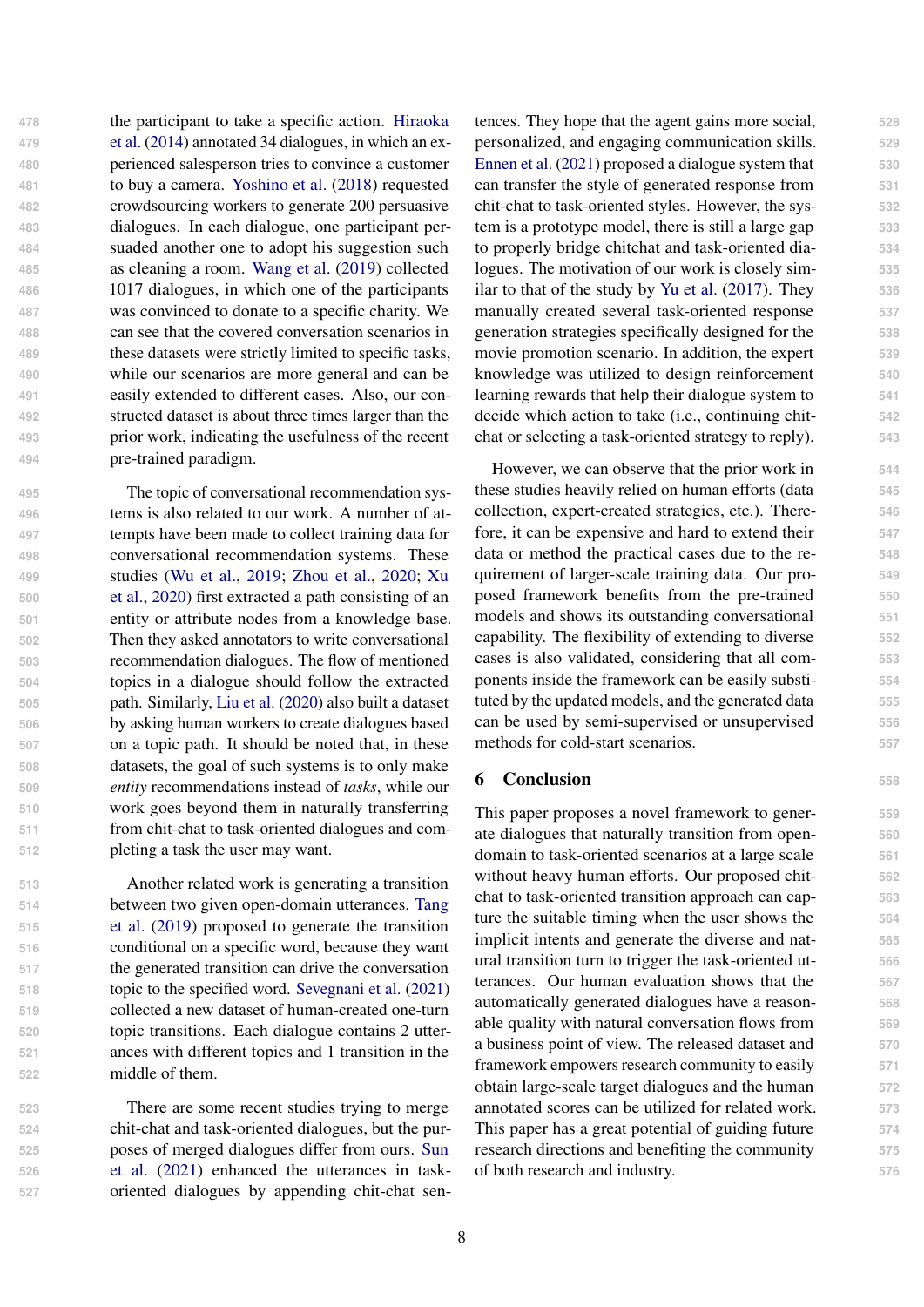## **<sup>577</sup>** References

- <span id="page-8-1"></span>**578** Daniel Adiwardana, Minh-Thang Luong, David R. So, **579** Jamie Hall, Noah Fiedel, Romal Thoppilan, Zi Yang, **580** Apoorv Kulshreshtha, Gaurav Nemade, Yifeng Lu, **581** and Quoc V. Le. 2020a. [Towards a human-like open-](http://arxiv.org/abs/2001.09977)**582** [domain chatbot.](http://arxiv.org/abs/2001.09977)
- <span id="page-8-2"></span>**583** Daniel Adiwardana, Minh-Thang Luong, David R So, **584** Jamie Hall, Noah Fiedel, Romal Thoppilan, Zi Yang, **585** Apoorv Kulshreshtha, Gaurav Nemade, Yifeng Lu, **586** et al. 2020b. Towards a human-like open-domain **587** chatbot. *arXiv preprint arXiv:2001.09977*.
- <span id="page-8-4"></span>**588** Paweł Budzianowski, Tsung-Hsien Wen, Bo-Hsiang **589** Tseng, Iñigo Casanueva, Stefan Ultes, Osman Ra-590 madan, and Milica Gašić. 2018. [MultiWOZ - a](https://doi.org/10.18653/v1/D18-1547) **591** [large-scale multi-domain Wizard-of-Oz dataset for](https://doi.org/10.18653/v1/D18-1547) **592** [task-oriented dialogue modelling.](https://doi.org/10.18653/v1/D18-1547) In *Proceedings of* **593** *the 2018 Conference on Empirical Methods in Nat-***594** *ural Language Processing*, pages 5016–5026, Brus-**595** sels, Belgium. Association for Computational Lin-**596** guistics.
- <span id="page-8-11"></span>**597** Philipp Ennen, Yen-Ting Lin, Ali Girayhan Ozbay, Fer-**598** dinando Insalata, Maolin Li, Ye Tian, Sepehr Jalali, **599** and Da shan Shiu. 2021. [Towards a universal nlg for](http://arxiv.org/abs/2105.10267) **600** [dialogue systems and simulators with future bridg-](http://arxiv.org/abs/2105.10267)**601** [ing.](http://arxiv.org/abs/2105.10267)
- <span id="page-8-17"></span>**602** [A](https://doi.org/10.18653/v1/P18-1082)ngela Fan, Mike Lewis, and Yann Dauphin. 2018. [Hi-](https://doi.org/10.18653/v1/P18-1082)**603** [erarchical neural story generation.](https://doi.org/10.18653/v1/P18-1082) In *Proceedings* **604** *of the 56th Annual Meeting of the Association for* **605** *Computational Linguistics (Volume 1: Long Papers)*, **606** pages 889–898, Melbourne, Australia. Association **607** for Computational Linguistics.
- <span id="page-8-18"></span>**608** Takuya Hiraoka, Graham Neubig, Sakriani Sakti, Tomoki Toda, and Satoshi Nakamura. 2014. [Re-](https://aclanthology.org/C14-1161)**610** [inforcement learning of cooperative persuasive di-](https://aclanthology.org/C14-1161)**611** [alogue policies using framing.](https://aclanthology.org/C14-1161) In *Proceedings of* **612** *COLING 2014, the 25th International Conference* **613** *on Computational Linguistics: Technical Papers*, **614** pages 1706–1717, Dublin, Ireland. Dublin City Uni-**615** versity and Association for Computational Linguis-**616** tics.
- <span id="page-8-16"></span>**617** Ari Holtzman, Jan Buys, Li Du, Maxwell Forbes, and **618** Yejin Choi. 2020. [The curious case of neural text](http://arxiv.org/abs/1904.09751) **619** [degeneration.](http://arxiv.org/abs/1904.09751)
- <span id="page-8-5"></span>**620** Ehsan Hosseini-Asl, Bryan McCann, Chien-Sheng Wu, **621** Semih Yavuz, and Richard Socher. 2020. [A simple](https://proceedings.neurips.cc/paper/2020/file/e946209592563be0f01c844ab2170f0c-Paper.pdf) **622** [language model for task-oriented dialogue.](https://proceedings.neurips.cc/paper/2020/file/e946209592563be0f01c844ab2170f0c-Paper.pdf) In *Ad-***623** *vances in Neural Information Processing Systems*, **624** volume 33, pages 20179–20191. Curran Associates, **625** Inc.
- <span id="page-8-0"></span>**626** Yanran Li, Hui Su, Xiaoyu Shen, Wenjie Li, Ziqiang **627** Cao, and Shuzi Niu. 2017. [DailyDialog: A manu-](https://aclanthology.org/I17-1099)**628** [ally labelled multi-turn dialogue dataset.](https://aclanthology.org/I17-1099) In *Proceed-***629** *ings of the Eighth International Joint Conference on* **630** *Natural Language Processing (Volume 1: Long Pa-***631** *pers)*, pages 986–995, Taipei, Taiwan. Asian Federa-**632** tion of Natural Language Processing.
- <span id="page-8-19"></span>**633** Zeming Liu, Haifeng Wang, Zheng-Yu Niu, Hua Wu,

Wanxiang Che, and Ting Liu. 2020. [Towards con-](https://doi.org/10.18653/v1/2020.acl-main.98) **634** [versational recommendation over multi-type dialogs.](https://doi.org/10.18653/v1/2020.acl-main.98) **635** In *Proceedings of the 58th Annual Meeting of the* **636** *Association for Computational Linguistics*, pages **637** 1036–1049, Online. Association for Computational **638** Linguistics. 639

- <span id="page-8-14"></span>[I](https://openreview.net/forum?id=Bkg6RiCqY7)lya Loshchilov and Frank Hutter. 2019. [Decoupled](https://openreview.net/forum?id=Bkg6RiCqY7) **640** [weight decay regularization.](https://openreview.net/forum?id=Bkg6RiCqY7) In *International Con-* **641** *ference on Learning Representations*. **642**
- <span id="page-8-8"></span>A. H. Miller, W. Feng, A. Fisch, J. Lu, D. Batra, A. Bor- **643** des, D. Parikh, and J. Weston. 2017. Parlai: A **644** dialog research software platform. *arXiv preprint* **645** *arXiv:1705.06476*. **646**
- <span id="page-8-9"></span>Mahdi Namazifar, Alexandros Papangelis, Gokhan Tur, **647** and Dilek Hakkani-Tür. 2020. [Language model is](http://arxiv.org/abs/2011.03023) **648** [all you need: Natural language understanding as](http://arxiv.org/abs/2011.03023) **649** [question answering.](http://arxiv.org/abs/2011.03023) 650
- <span id="page-8-10"></span>Pranav Rajpurkar, Robin Jia, and Percy Liang. 2018. **651** [Know what you don't know: Unanswerable ques-](https://doi.org/10.18653/v1/P18-2124) **652** [tions for SQuAD.](https://doi.org/10.18653/v1/P18-2124) In *Proceedings of the 56th An-* **653** *nual Meeting of the Association for Computational* **654** *Linguistics (Volume 2: Short Papers)*, pages 784– **655** 789, Melbourne, Australia. Association for Compu- **656** tational Linguistics. **657**
- <span id="page-8-6"></span>Abhinav Rastogi, Xiaoxue Zang, Srinivas Sunkara, **658** Raghav Gupta, and Pranav Khaitan. 2020. [Towards](http://arxiv.org/abs/1909.05855) **659** [scalable multi-domain conversational agents: The](http://arxiv.org/abs/1909.05855) 660 [schema-guided dialogue dataset.](http://arxiv.org/abs/1909.05855) 661
- <span id="page-8-3"></span>Stephen Roller, Emily Dinan, Naman Goyal, Da Ju, **662** Mary Williamson, Yinhan Liu, Jing Xu, Myle Ott, **663** Eric Michael Smith, Y-Lan Boureau, et al. 2021. **664** Recipes for building an open-domain chatbot. In **665** *Proceedings of the 16th Conference of the European* **666** *Chapter of the Association for Computational Lin-* **667** *guistics: Main Volume*, pages 300–325. **668**
- <span id="page-8-13"></span>Victor Sanh, Lysandre Debut, Julien Chaumond, and **669** Thomas Wolf. 2020. [Distilbert, a distilled version of](http://arxiv.org/abs/1910.01108) **670** [bert: smaller, faster, cheaper and lighter.](http://arxiv.org/abs/1910.01108) **671**
- <span id="page-8-12"></span>Karin Sevegnani, David M. Howcroft, Ioannis Konstas, **672** and Verena Rieser. 2021. [OTTers: One-turn topic](https://doi.org/10.18653/v1/2021.acl-long.194) **673** [transitions for open-domain dialogue.](https://doi.org/10.18653/v1/2021.acl-long.194) In *Proceed-* **674** *ings of the 59th Annual Meeting of the Association* **675** *for Computational Linguistics and the 11th Interna-* **676** *tional Joint Conference on Natural Language Pro-* **677** *cessing (Volume 1: Long Papers)*, pages 2492–2504, **678** Online. Association for Computational Linguistics. **679**
- <span id="page-8-15"></span>[N](http://arxiv.org/abs/1804.04235)oam Shazeer and Mitchell Stern. 2018. [Adafactor:](http://arxiv.org/abs/1804.04235) **680** [Adaptive learning rates with sublinear memory cost.](http://arxiv.org/abs/1804.04235) **681** *CoRR*, abs/1804.04235. **682**
- <span id="page-8-7"></span>Eric Michael Smith, Mary Williamson, Kurt Shuster, **683** Jason Weston, and Y-Lan Boureau. 2020. [Can you](https://doi.org/10.18653/v1/2020.acl-main.183) **684** [put it all together: Evaluating conversational agents'](https://doi.org/10.18653/v1/2020.acl-main.183) **685** [ability to blend skills.](https://doi.org/10.18653/v1/2020.acl-main.183) In *Proceedings of the 58th An-* **686** *nual Meeting of the Association for Computational* **687** *Linguistics*, pages 2021–2030, Online. Association **688** for Computational Linguistics. **689**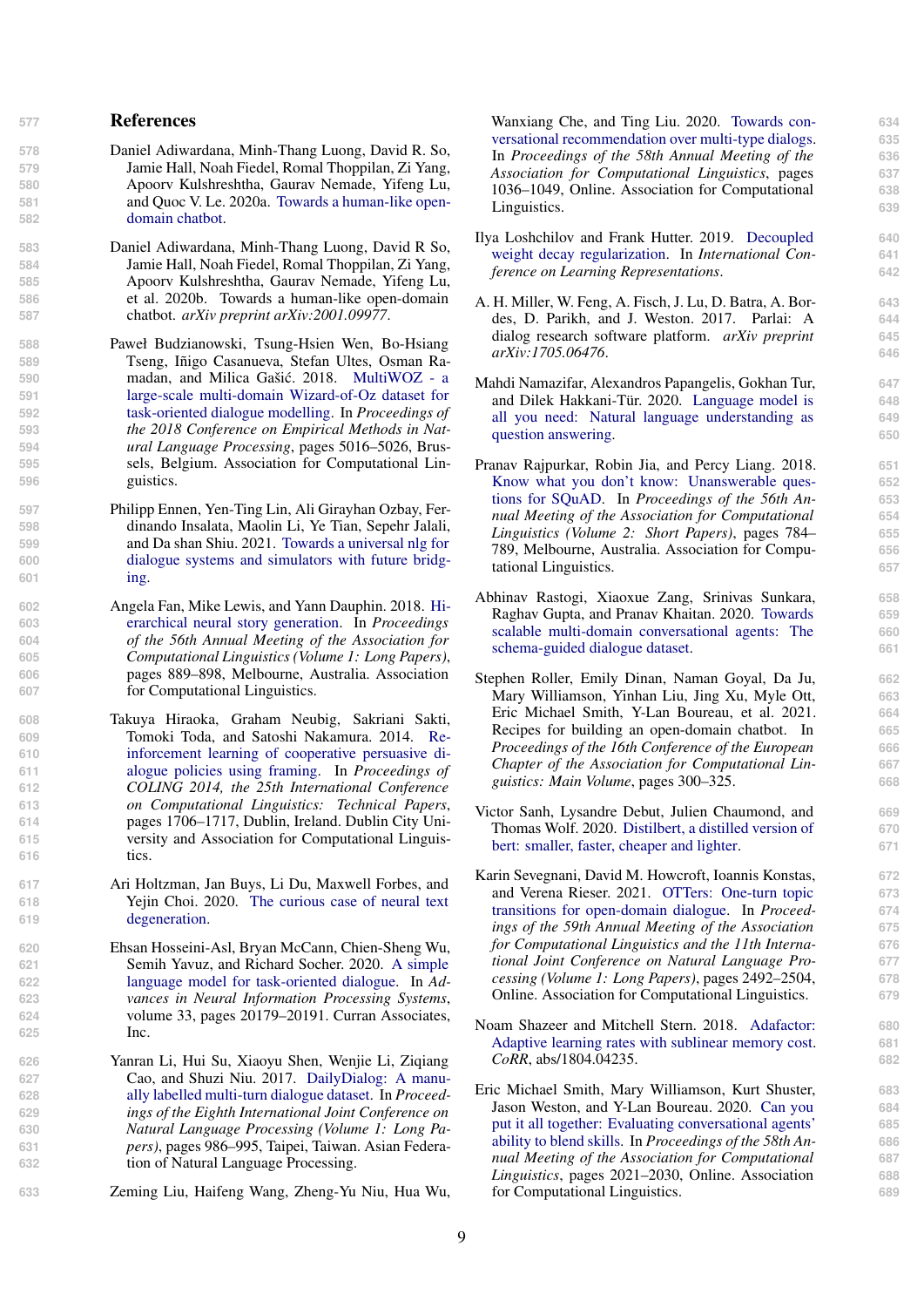- 
- 
- 
- 
- 
- 
- 
- 
- <span id="page-9-2"></span>**690** Kai Sun, Seungwhan Moon, Paul Crook, Stephen **691** Roller, Becka Silvert, Bing Liu, Zhiguang Wang, **692** Honglei Liu, Eunjoon Cho, and Claire Cardie. 2021. **693** [Adding chit-chat to enhance task-oriented dialogues.](https://doi.org/10.18653/v1/2021.naacl-main.124) **694** In *Proceedings of the 2021 Conference of the North* **695** *American Chapter of the Association for Computa-***696** *tional Linguistics: Human Language Technologies*, **697** pages 1570–1583, Online. Association for Compu-**698** tational Linguistics.
- <span id="page-9-5"></span>**699** Alon Talmor, Jonathan Herzig, Nicholas Lourie, and **700** Jonathan Berant. 2019. Commonsenseqa: A ques-**701** tion answering challenge targeting commonsense **702** knowledge. In *Proceedings of the 2019 Conference* **703** *of the North American Chapter of the Association* **704** *for Computational Linguistics: Human Language* **705** *Technologies, Volume 1 (Long and Short Papers)*, **706** pages 4149–4158.
- <span id="page-9-12"></span>**707** Jianheng Tang, Tiancheng Zhao, Chenyan Xiong, Xiao-**708** dan Liang, Eric Xing, and Zhiting Hu. 2019. [Target-](https://doi.org/10.18653/v1/P19-1565)**709** [guided open-domain conversation.](https://doi.org/10.18653/v1/P19-1565) In *Proceedings* **710** *of the 57th Annual Meeting of the Association for* **711** *Computational Linguistics*, pages 5624–5634, Flo-**712** rence, Italy. Association for Computational Linguis-**713** tics.
- <span id="page-9-8"></span>**714** Xuewei Wang, Weiyan Shi, Richard Kim, Yoojung Oh, **715** Sijia Yang, Jingwen Zhang, and Zhou Yu. 2019. [Per-](https://doi.org/10.18653/v1/P19-1566)**716** [suasion for good: Towards a personalized persuasive](https://doi.org/10.18653/v1/P19-1566) **717** [dialogue system for social good.](https://doi.org/10.18653/v1/P19-1566) In *Proceedings of* **718** *the 57th Annual Meeting of the Association for Com-***719** *putational Linguistics*, pages 5635–5649, Florence, **720** Italy. Association for Computational Linguistics.
- <span id="page-9-4"></span>**721** Zhiguo Wang, Wael Hamza, and Radu Florian. 2017. **722** [Bilateral multi-perspective matching for natural lan-](http://arxiv.org/abs/1702.03814)**723** [guage sentences.](http://arxiv.org/abs/1702.03814)
- <span id="page-9-9"></span>**724** Wenquan Wu, Zhen Guo, Xiangyang Zhou, Hua Wu, **725** Xiyuan Zhang, Rongzhong Lian, and Haifeng Wang. **726** 2019. [Proactive human-machine conversation with](https://doi.org/10.18653/v1/P19-1369) **727** [explicit conversation goal.](https://doi.org/10.18653/v1/P19-1369) In *Proceedings of the* **728** *57th Annual Meeting of the Association for Com-***729** *putational Linguistics*, pages 3794–3804, Florence, **730** Italy. Association for Computational Linguistics.
- <span id="page-9-11"></span>**731** Jun Xu, Haifeng Wang, Zhengyu Niu, Hua Wu, and **732** Wanxiang Che. 2020. Knowledge graph grounded **733** goal planning for open-domain conversation gener-**734** ation. In *Proceedings of the AAAI Conference on* **735** *Artificial Intelligence*, volume 34, pages 9338–9345.
- <span id="page-9-7"></span>**736** Koichiro Yoshino, Yoko Ishikawa, Masahiro **737** Mizukami, Yu Suzuki, Sakriani Sakti, and Satoshi **738** Nakamura. 2018. [Dialogue scenario collection](https://aclanthology.org/L18-1194) **739** [of persuasive dialogue with emotional expres-](https://aclanthology.org/L18-1194)**740** [sions via crowdsourcing.](https://aclanthology.org/L18-1194) In *Proceedings of the* **741** *Eleventh International Conference on Language* **742** *Resources and Evaluation (LREC 2018)*, Miyazaki, **743** Japan. European Language Resources Association **744** (ELRA).
- <span id="page-9-3"></span>**745** Zhou Yu, Alan W Black, and Alexander I. Rudnicky. **746** 2017. [Learning conversational systems that inter-](http://arxiv.org/abs/1703.00099)**747** [leave task and non-task content.](http://arxiv.org/abs/1703.00099)
- <span id="page-9-0"></span>Saizheng Zhang, Emily Dinan, Jack Urbanek, Arthur **748** Szlam, Douwe Kiela, and Jason Weston. 2018. [Per-](http://arxiv.org/abs/1801.07243) **749** [sonalizing dialogue agents: I have a dog, do you](http://arxiv.org/abs/1801.07243) **750** [have pets too?](http://arxiv.org/abs/1801.07243) **751**
- <span id="page-9-1"></span>Yizhe Zhang, Siqi Sun, Michel Galley, Yen-Chun Chen, **752** Chris Brockett, Xiang Gao, Jianfeng Gao, Jingjing **753** Liu, and William B Dolan. 2020. Dialogpt: Large- **754** scale generative pre-training for conversational re- **755** sponse generation. In *Proceedings of the 58th An-* **756** *nual Meeting of the Association for Computational* **757** *Linguistics: System Demonstrations*, pages 270– **758** 278. **759**
- <span id="page-9-10"></span>Kun Zhou, Yuanhang Zhou, Wayne Xin Zhao, Xi- **760** aoke Wang, and Ji-Rong Wen. 2020. Towards topic- **761** guided conversational recommender system. In *Pro-* **762** *ceedings of the 28th International Conference on* **763** *Computational Linguistics*, pages 4128–4139.

## <span id="page-9-6"></span>A Crowdsourcing Guideline **<sup>765</sup>**

## A.1 Task1: Conversation between A **766** Salesperson and A Customer **767**

In order to improve the skills to sell more prod- **768** ucts, a beginner salesperson is learning dialogue **769** strategies by reading prior conversations between **770** customers and other salespeople. This beginner **771** salesperson needs your help to determine if a sales-  $772$ person used a good dialogue strategy to conduct an **773** effective and strategic sales conversion. **774**

In more detail, you will be presented with one **775** conversation history between a salesperson and **776** a customer. The salesperson may recommend a **777** movie, a song, attractions and so on for the cus- **778** tomer. Instead of recommending a product or ser- **779** vice to the customer directly, the salesperson wants **780** to make the recommendation more gradually and **781** naturally by starting the conversation with chit- **782 chat.** 783

In this task, you need to rate the conversation **784** from the following 3 aspects: **785**

- How relevant is the recommended product or **786** service to the conversation context? **787**
- How aggressive is the salesperson's commu- **788** nication strategy? **789**
- Do you think the sales conversation is overall **790** a good example of making sales recommenda- **791** tions? **792**

## Questions **793**

• How relevant is the recommended product or **794** service to the conversation context? **795**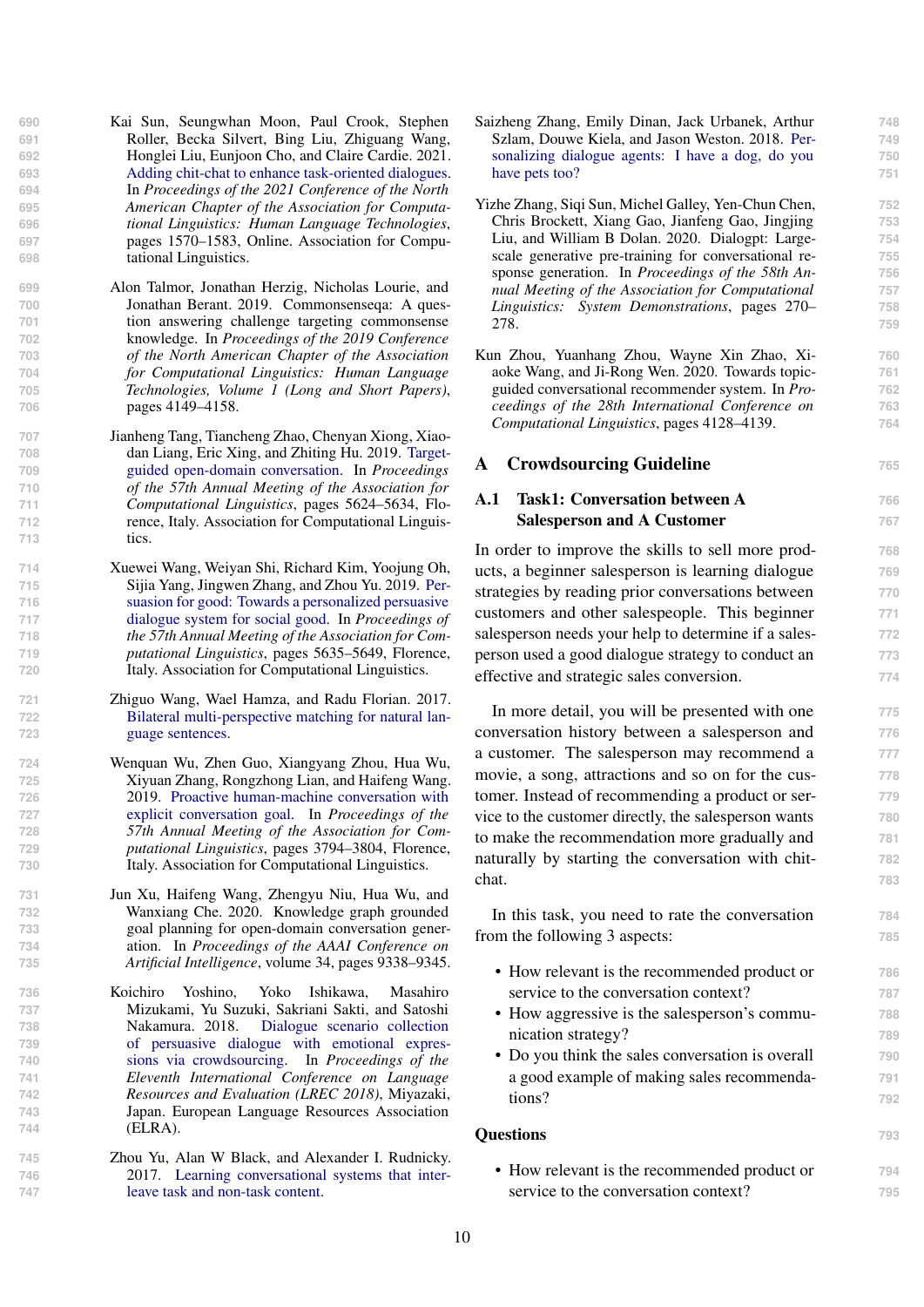| can be ignored; the beginner salesperson             | 845 |
|------------------------------------------------------|-----|
| should keep this example in his mind)                | 846 |
| - 5: Very good (This is a perfect example            | 847 |
| of making recommendations; the begin-                | 848 |
| ner salesperson should keep it deeply in             | 849 |
| his mind)                                            | 850 |
| A.2<br><b>Task2: Transition between Chitchat and</b> | 851 |
| <b>Task-Oriented</b>                                 | 852 |
| In order to improve the skills to sell more prod-    | 853 |
| ucts, a beginner salesperson is learning dialogue    | 854 |
| strategies by reading prior conversations between    | 855 |
| customers and other salespeople. This beginner       | 856 |
| salesperson needs your help to determine if a sales- | 857 |
| person used a good dialogue strategy to conduct an   | 858 |
| effective and strategic sales conversion.            | 859 |
| You will be presented with a conversation be-        | 860 |
| tween a salesperson and a customer. The salesper-    | 861 |
| son may recommend a movie, a song, attractions       | 862 |
| and so on for the customer. Instead of recommend-    | 863 |
| ing a product or service to the customer directly,   | 864 |
| the salesperson wants to make the recommendation     | 865 |
| more gradually and naturally by starting the conver- | 866 |
| sation with chit-chat. Once the salesperson thinks   | 867 |
| it is the right time, he will say something (named   | 868 |
| transition in this task) to change the conversation  | 869 |
| from chit-chat to recommendation-making.             | 870 |
| In this task, you will need to rate the transition   | 871 |
| from the following 4 aspects:                        | 872 |
| • Is it the right time to make the transition?       | 873 |
| • Is the transition relevant to the conversation     | 874 |
| context?                                             | 875 |
| • Is the transition aggressive?                      | 876 |
| • Is the transition overall good?                    | 877 |
|                                                      |     |
| <b>Questions</b>                                     | 878 |
| • Is it the right time to make the transition?       | 879 |
| - 1: Very bad time (This is definitely not           | 880 |
| the right time to do it. It is highly likely         | 881 |
| that the customer will find you very an-             | 882 |
| noying)                                              | 883 |
| $-2$ : Bad time (This is not a good time to          | 884 |
| make the transition. It may cause nega-              | 885 |
| tive customer feelings)                              | 886 |
| - 3: Neutral (I don't think making the tran-         | 887 |
| sition at the time is good, but it is ok to          | 888 |
| me to continue the conversation if I was             | 889 |
| the customer)                                        | 890 |
|                                                      |     |

| 796 | $-1$ : Not at all (it is impossible for me to    | can be ignored; the beginner salespe                                                        |
|-----|--------------------------------------------------|---------------------------------------------------------------------------------------------|
| 797 | find the relevance between the recom-            | should keep this example in his min                                                         |
| 798 | mended item and the context)                     | - 5: Very good (This is a perfect exam-                                                     |
| 799 | $-2$ : Less than neutral (it is a bit hard for   | of making recommendations; the b                                                            |
| 800 | me to find the relevance between the rec-        | ner salesperson should keep it deep                                                         |
| 801 | ommended item and the context)                   | his mind)                                                                                   |
| 802 | - 3: Neutral (With some effort, I can find       | <b>Task2: Transition between Chitchat a</b><br>A.2                                          |
| 803 | a reasonable relevance between the rec-          | <b>Task-Oriented</b>                                                                        |
| 804 | ommended item and the context)                   |                                                                                             |
| 805 | - 4: Relevant (I can easily find that the        | In order to improve the skills to sell more p                                               |
| 806 | recommend item has obvious relevance             | ucts, a beginner salesperson is learning diale                                              |
| 807 | with the context, even though the recom-         | strategies by reading prior conversations bety                                              |
| 808 | mended item is not perfectly matching            | customers and other salespeople. This begi                                                  |
| 809 | the context)                                     | salesperson needs your help to determine if a s                                             |
| 810 | - 5: Very Relevant (the recommended item         | person used a good dialogue strategy to condu-                                              |
| 811 | is perfectly matching the context)               | effective and strategic sales conversion.                                                   |
| 812 | • How aggressive is the salesperson's commu-     | You will be presented with a conversation                                                   |
| 813 | nication?                                        | tween a salesperson and a customer. The sale                                                |
| 814 | $-1$ : Not aggressive at all (the conversation   | son may recommend a movie, a song, attract<br>and so on for the customer. Instead of recomm |
| 815 | flows very naturally and smoothly from           | ing a product or service to the customer dire                                               |
| 816 | chit-chat to making recommendations;             | the salesperson wants to make the recommenda                                                |
| 817 | If I was the customer, I feel very com-          | more gradually and naturally by starting the co                                             |
| 818 | fortable when the salesperson is making          | sation with chit-chat. Once the salesperson th                                              |
| 819 | recommendations)                                 | it is the right time, he will say something (na                                             |
| 820 | - 2: Less than neutral (The flow of the con-     | transition in this task) to change the conversa                                             |
| 821 | versation is generally natural and smooth,       | from chit-chat to recommendation-making.                                                    |
| 822 | although there are few imperfections)            |                                                                                             |
| 823 | - 3: Neutral (The salesperson starts to rec-     | In this task, you will need to rate the trans                                               |
| 824 | ommend an item; It is ok to me)                  | from the following 4 aspects:                                                               |
| 825 | - 4: Aggressive (The salesperson suddenly        | • Is it the right time to make the transition                                               |
| 826 | starts to recommend an item; this makes          | • Is the transition relevant to the conversa                                                |
| 827 | me a bit uncomfortable)                          | context?                                                                                    |
| 828 | - 5: Very aggressive (The salesperson sud-       |                                                                                             |
| 829 | denly starts to recommend an item; this          | • Is the transition aggressive?                                                             |
| 830 | makes me very uncomfortable)                     | • Is the transition overall good?                                                           |
| 831 | • Is the sales conversation overall a good exam- | <b>Questions</b>                                                                            |
| 832 | ple to the beginner salesperson?                 | • Is it the right time to make the transition                                               |
| 833 | - 1: Not at all (This example is really very     |                                                                                             |
| 834 | bad; the beginner salesperson should not         | - 1: Very bad time (This is definitely                                                      |
| 835 | spend time on learning this example)             | the right time to do it. It is highly li                                                    |
| 836 | $-2$ : Less than neutral (This example is        | that the customer will find you ver                                                         |
| 837 | not good; it would not be a pity if the          | noying)                                                                                     |
| 838 | beginner salesperson skips it)                   | - 2: Bad time (This is not a good tin                                                       |
| 839 | - 3: Neutral (This is not a bad example;         | make the transition. It may cause r                                                         |
| 840 | the beginner salesperson may learn some          | tive customer feelings)                                                                     |
| 841 | useful dialogue skills from it, but not          | $-$ 3: Neutral (I don't think making the                                                    |
| 842 | very much)                                       | sition at the time is good, but it is a                                                     |
| 843 | - 4: Good (This is a good example of mak-        | me to continue the conversation if I                                                        |
| 844 | ing recommendations; the imperfections           | the customer)                                                                               |
|     |                                                  |                                                                                             |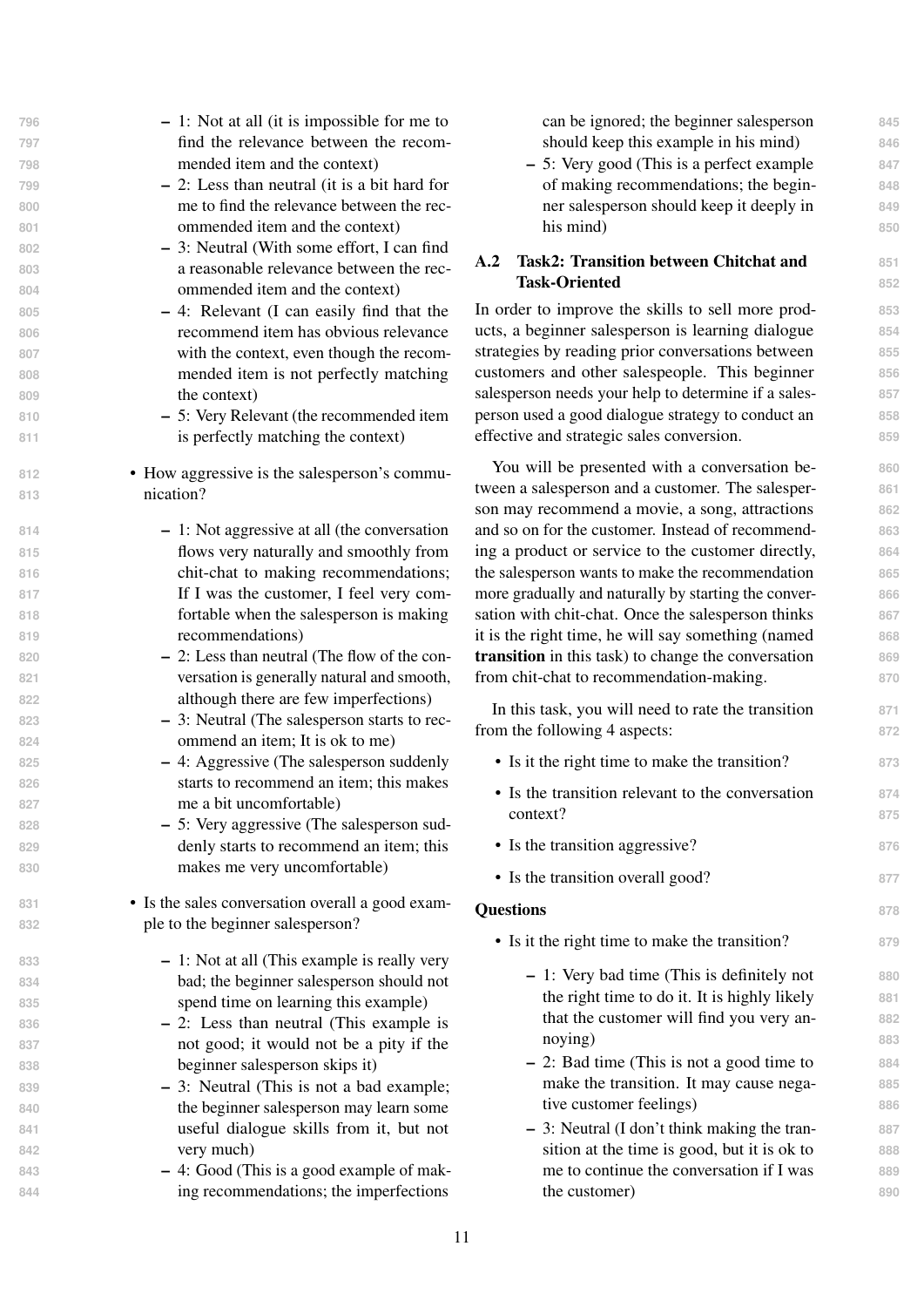| 891 | - 4: Good time (it is a good time to make        |
|-----|--------------------------------------------------|
| 892 | the transition, but maybe it will be per-        |
| 893 | fect if the transition is made earlier or        |
| 894 | later)                                           |
| 895 | $-5$ : Very good time (it is a perfect time to   |
| 896 | make the transition)                             |
| 897 | • Is the transition relevant to the conversation |
| 898 | context?                                         |
| 899 | $-1$ : Not at all (it is impossible for me to    |
| 900 | find the relevance between the transition        |
| 901 | and the context)                                 |
| 902 | - 2: Less than neutral (it is a bit hard for     |
| 903 | me to find the relevance between the tran-       |
| 904 | sition and the context)                          |
| 905 | - 3: Neutral (With some effort, I can find       |
| 906 | a reasonable relevance between the tran-         |
| 907 | sition and the context)                          |
| 908 | $-4$ : Relevant (I can easily find that the      |
| 909 | transition has obvious relevance with the        |
| 910 | context, even though the transition is not       |
| 911 | perfectly matching the context)                  |
| 912 | - 5: Very Relevant (the transition is per-       |
| 913 | fectly matching the context; it is hard for      |
| 914 | me to find a better transition)                  |
| 915 | • Is the transition aggressive?                  |
| 916 | $-1$ : Not aggressive at all (the conversation   |
| 917 | flows very naturally and smoothly from           |
| 918 | chit-chat to making the transition; If I         |
| 919 | was the customer, I feel very comfortable        |
| 920 | when the salesperson is doing it)                |
| 921 | - 2: Less than neutral (The flow of the con-     |
| 922 | versation is generally natural and smooth,       |
| 923 | although there are few imperfections)            |
| 924 | - 3: Neutral (The salesperson starts to          |
| 925 | make the transition; It is ok to me)             |
| 926 | - 4: Aggressive (The salesperson suddenly        |
| 927 | starts to make the transition; this makes        |
| 928 | me a bit uncomfortable)                          |
| 929 | - 5: Very aggressive (The salesperson sud-       |
| 930 | denly starts to make the transition; this        |
| 931 | makes me very uncomfortable)                     |
| 932 | • Is the transition overall good?                |
| 933 | - 1: Not at all (This transition is really very  |
| 934 | bad; the beginner should not spend time          |
| 935 | on leaning this transition)                      |

- 2: Less than neutral (This transition is **936** not good; It would not be a pity if the **937** beginner salesperson skips this example) **938**
- 3: Neutral (This is not a bad transition; **939** the beginner salesperson may learn some **940** useful dialogue skills from it, but not **941** very much) **942**
- 4: Good (This is a good example of mak- **943** ing a transition; the imperfections can be **944** ignored; the beginner salesperson should **945** keep this example in his mind) **946**
- 5: Very good (This is a perfect exam- **947** ple of making a transition; the beginner **948** salesperson should keep it deeply in his **949** mind) **950**
- Which transition of the following do you think **951** is the best? **952**

|  |                | 953 |
|--|----------------|-----|
|  |                |     |
|  | - transition 1 |     |

- $-$  *transition 2* 954 – *transition 3* **955**
- $-$  *transition 4* 956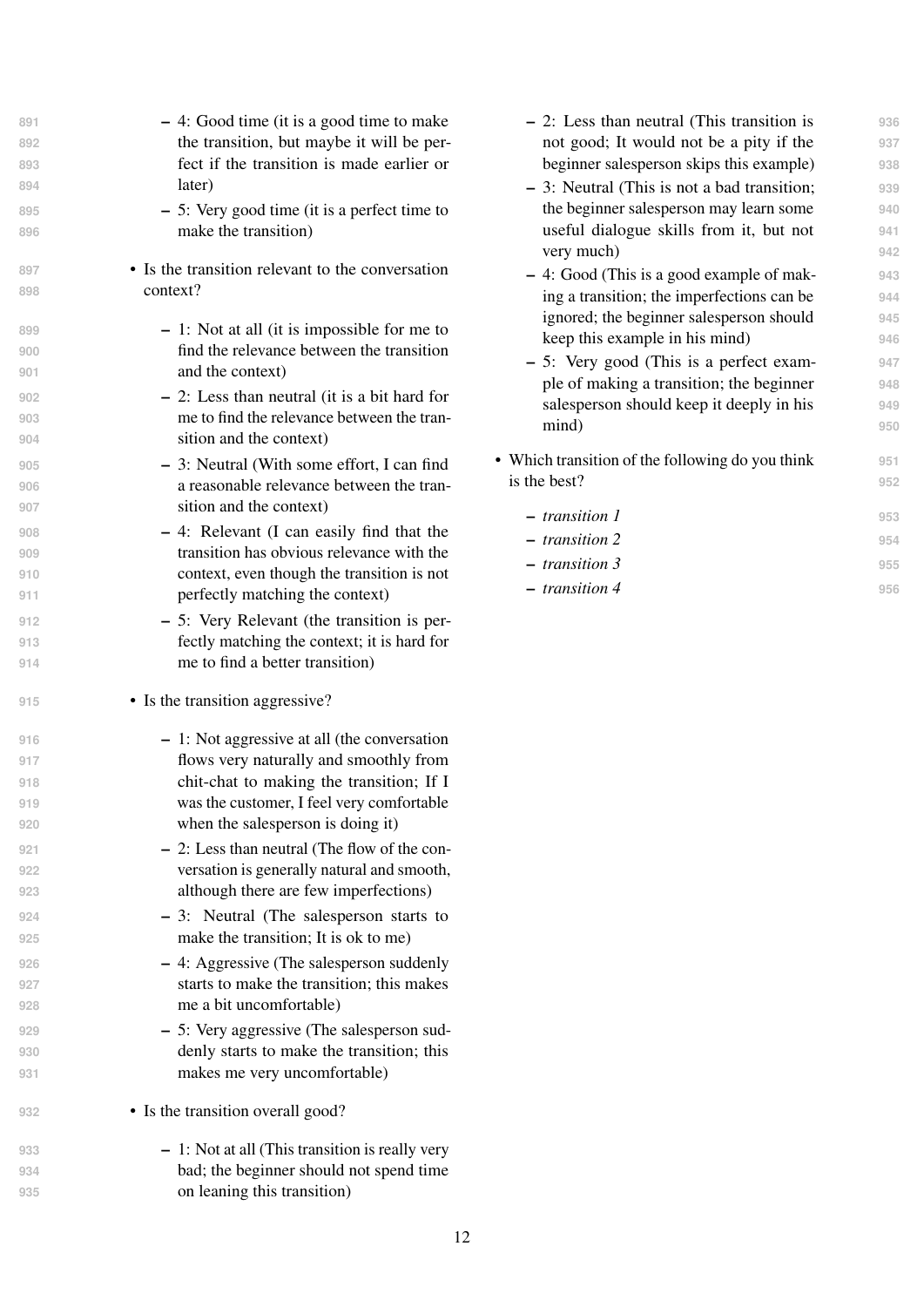# **957 B** Generated Dialogue Samples

**959**

| <b>Task-oriented Simulators</b> |                                                                                                                   |  |
|---------------------------------|-------------------------------------------------------------------------------------------------------------------|--|
| Sales:                          | Oh, I'm sorry to hear that. Do you have any other family members that you are close<br>$\mathrm{to}$ ?            |  |
| User:                           | Yes, I have two brothers and two sisters. We are all very close. How about you?                                   |  |
| Sales:                          | I don't have any siblings, but I have a lot of cousins that I'm very close to.                                    |  |
| User:                           | That's great. I'm glad you have a good relationship with your cousins. What do you<br>like to do for fun?         |  |
| Sales:                          | I like to play video games and watch movies. What about you, what do you enjoy<br>doing?                          |  |
| User:                           | I like playing video games as well. I also like to go to the movies. I love going to the<br>theater. - FindMovies |  |
| Sales:                          | Sure, what kind of movies do you like to watch? Can you see [movie_name]? -<br>[Transition]                       |  |
| User:                           | I would love to see Captain Marvel. I'd like to watch it at Century at Tanforan.                                  |  |
| Sales:                          | I found [count] movie you might like. How about [movie_name]?                                                     |  |
| <b>User:</b>                    | Yeah, Hotel Mumbai sounds good.                                                                                   |  |
| Sales:                          | You want to play [title] without subtitles, is that right?                                                        |  |
| User:                           | Yes, that's right.                                                                                                |  |
| Sales:                          | Okay, so you want me to play the movie you requested. I'll start the movie now.                                   |  |
| User:                           | Yes, please do.                                                                                                   |  |
| Sales:                          | Can you please confirm that you want to play [title] without subtitles?                                           |  |

|               | <b>Merge SGD</b>                                                                                       |
|---------------|--------------------------------------------------------------------------------------------------------|
| User:         | I like to drive around in my black car and listen to music. What do you like to do?                    |
| Sales:        | I love going to the beach and swimming. What kind of music do you listen to?                           |
| User:         | I listen to a lot of rap and hip hop. Do you have a favorite rapper? - LookupMusic                     |
| Sales:        | I'm a top notch rapper and I'm a rock musician. Are you in the mood for the music. $-$<br>[Transition] |
| User:         | I'm in the mood for some music. Can you find songs from the album Camila.                              |
| Sales:        | What about the song [song_name] from the album [album] by [artist]?                                    |
| User:         | I'm not in the mood for that one, do you have a different song?                                        |
| Sales:        | What about the song [song_name] from the album [album] by [artist]?                                    |
| User:         | What is the genre of the song?                                                                         |
| Sales:        | Real Friends is a [genre] song.                                                                        |
| User:         | Sounds good.                                                                                           |
| Sales:        | Do you want to hear the song now?                                                                      |
| User:         | Yes, I would love to.                                                                                  |
| Sales:        | You want to play [song_name] on your [playback_device]?                                                |
| User:         | No, I would prefer to play it on my kitchen speaker.                                                   |
| Sales:        | You want to play [song_name] on your [playback_device]?                                                |
| User:         | Yes, that's right.                                                                                     |
| Sales:        | The song is now playing.                                                                               |
| User:         | Thank you very much.                                                                                   |
| Sales:        | Is there anything else I can help you with?                                                            |
| User:         | No, that is all. Thank you for your time.                                                              |
| <b>Sales:</b> | Enjoy your music. Have a wonderful day.                                                                |

**960**